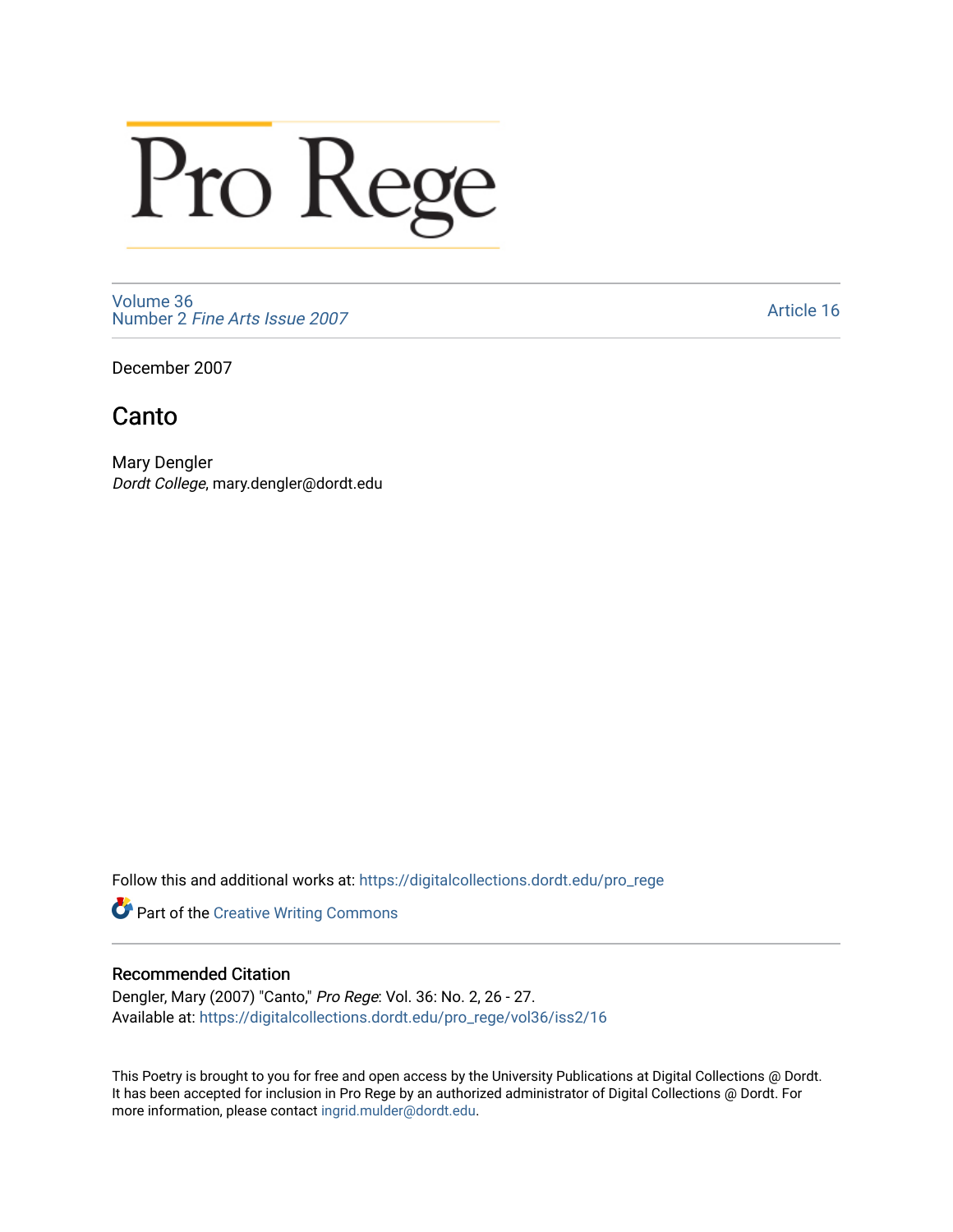*Mary Dengler*

Liquid songs of one dark bird —A "Swallow," someone said— Seeped through last summer's wall of sleep as did his parent's songs last year. Having left his mate beneath my porch eaves on her nest, He found a more transcendent spot Atop my chimney where, from night to dawn, he sang a cycle, five or six repeated songs, at first against a deep-blue sea of sky made darker by a slip of silver moon and intermittent jets of light, but then against a powder-blue before the waves of cloud washed in to bathe, in morning gray, the trees and end the song an hour or two.

So different from the daytime scolds of harried adult flying from his nest of striving young, whose constant hold compels the father, raging, to the local trees for food these night-long songs seemed broodings of a mind at peace, his sleeping young replete, his struggling mate done in, his throated efforts tuned to soothe a sleeping house. Compelled to sing, he traded hours of sleep for songs painlessly composed.